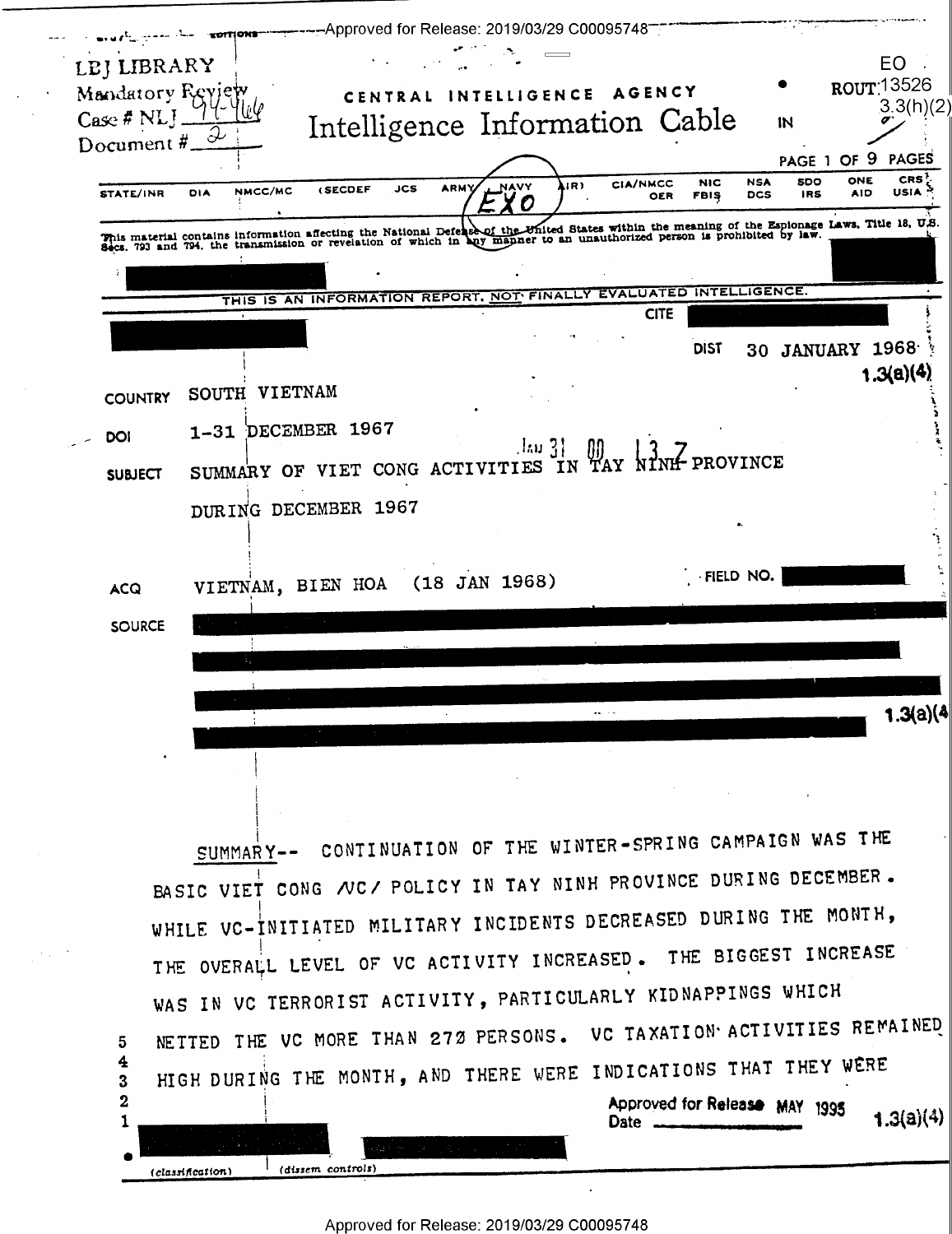**JUUY** Approved for Release: 2019/03/29 C00095748 EDITIONS  $4 - 66$  $\overline{\mathbf{N}}$ PAGE 2 OF 9 PAGES 1.3(a)(4)  $1.3(a)(4)$  $(dissem. controls)$ . (classification)

ENJOYING SOME SUCCESS. HOWEVER, A CAPTURED DISTRICT LEVEL FINANCE-ECONOMY SECTION CLERK STATED THAT THE MOVEMENT OF PEOPLE FROM VC-CONTROLLED TERRITORY INTO GOVERNMENT OF VIETNAM NEW LIFE HAMLETS HAD CAUSED A SHARP DROP IN VC TAX REVENUES. END SUMMARY. POLICY

VIET CONG NC/ POLICY IN TAY NINH PROVINCE DURING DECEMBER  $\mathbf{L}$ CONTINUED TO BE CENTERED UPON THE VC WINTER-SPRING CAMPAIGN WHICH BEGAN IN NOVEMBER AND WAS GEARED TO THROW GOVERNMENT OF VIETNAM /GUN/ AND U.S. FORCES OFF BALANCE. EMPHASIS WAS MAINTAINED ON DEMONSTRATING THAT THE VC HAVE THE CAPABILITY TO STRIKE WHEN AND WHERE THEY DESIRE. ALTHOUGH VC-INITIATED MILITARY INCIDENTS DECLINED DURING DECEMBER FROM THE YEAR'S HIGH DURING NOVEMBER, OVERALL VC ACTIVITY INCREASED. TARGETTING WAS MORE SELECTIVE, WITH EMPHASIS PLACED ON UNNERVING THE GENERAL POPULATION AS OPPOSED TO LAST MONTH'S CONCENTRATION ON TERRORIZING ISOLATED GVN OUTPOSTS. THE MOST NOTABLE SHIFT IN TACTICS WAS AN UPSURGE OF KIDNAPPINGS THE EXTENSIVE KIDNAPPINGS NOT ONLY SPREAD THROUGHOUT THE PROVINCE. UNEASINESS THROUGHOUT THE PROVINCE, BUT ALSO PROVIDED THE VC WITH NEW MILITARY RECRUITS AND LABORERS. DECEMBER WAS THE HEIGHT OF THE RICE HARVEST IN TAY NINH, AND STATEMENTS BY ESCAPED AND RELEASED

 $1.3(a)(4)$ 

(dissem controls)

5  $\overline{4}$  $\mathbf{3}$ 

 $\mathbf{2}$ 1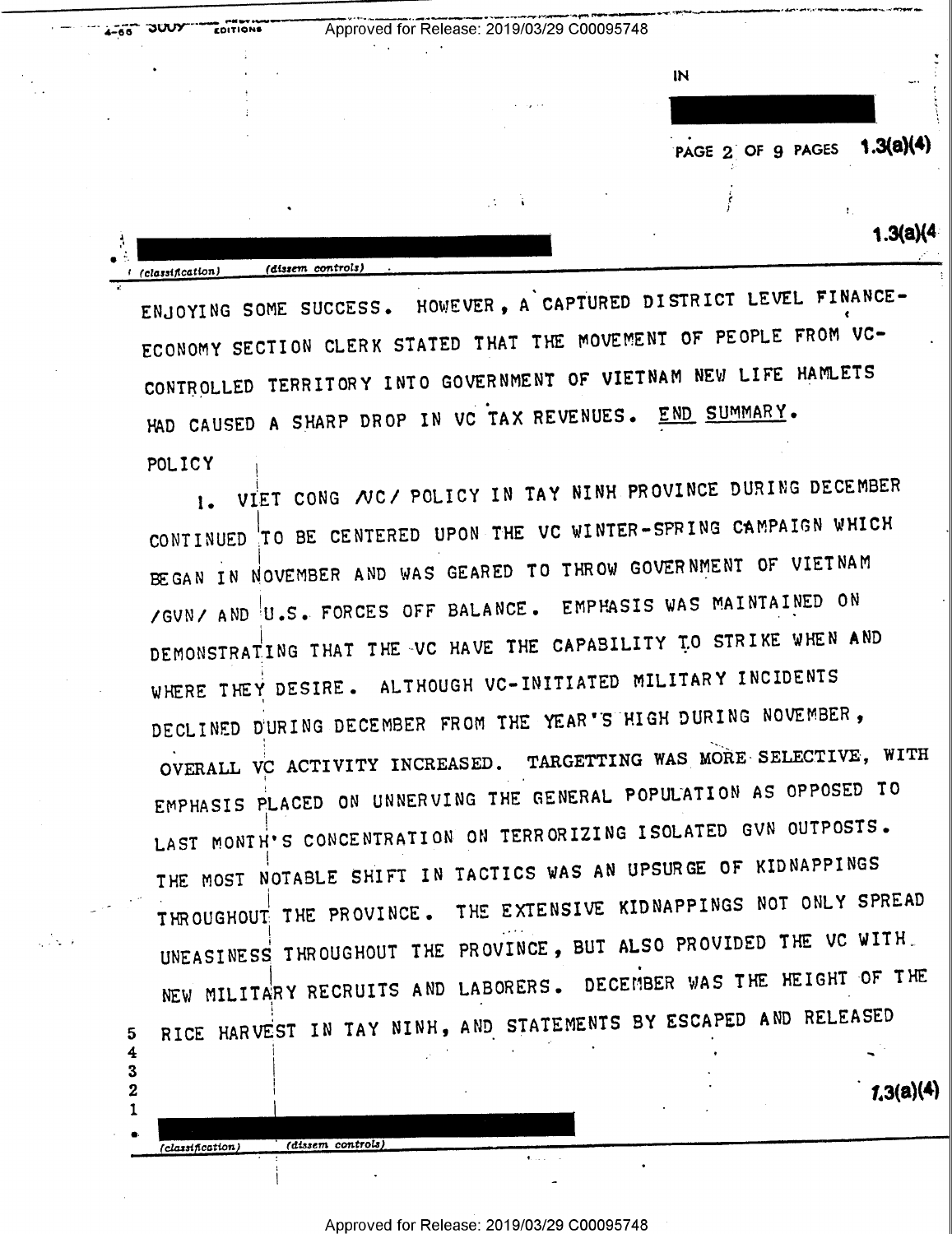"Approved for Release: 2019/03/29 C00095748 . 0  $\ddot{ }$ IN PAGE  $_3$  OF  $_9$  PAGES u  $\sim$   $\sim$   $\sim$   $\sim$ (classification) (dissem controls)  $1.3(a)(4)$  $1.3(a)(4)$ P1

KIDNAP VICTIMS INDICATED THAT MANY OF THOSE KIDNAPPED WERE USED IN SUPPORT OF VC RICE COLLECTION ACTIVITIES.

r 1

OPERATIONS '

2. ALTHOUGH VC-INITIATED MILITARY INCIDENTS DECREASED DURING DECEMBER IN TAY NINH PROVINCE, THOSE THAT WERE CONDUCTED WERE REMARKABLY SUCCESSFUL. THE VC SEEMED TO PICK THEIR TARGETS ON THE BASIS OF POTENTIAL PROPAGANDA VALUE AND MINIMAL RISK. THE ONLY EXCEPTION WAS AN ESTIMATED BATTALION-SIZED ATTACK ON A U.S. OPERATION "'YELLOWSTONE" BASE CAMP LOCATED IN THE UNPOPULATED NORTHERN PORTION OF THE PROVINCE. MOST OF THE REMAINING VC INCIDENTS WERE IN THE POPULOUS SOUTHERN PORTION OF THE PROVINCE AND INVOLVED SMALL UNITS OF COMPANY SIZE OR LESS AGAINST SELECTIVE TARGETS.

3. IN THREE COMPANY-SIZED ACTIONS THE VC SUCCESSFULLY ATTP SSFULLY ATTACKED THE PROVINCE CHIEU HOI / OPEN ARMS/ CENTER, THE PHILLIPINE CIVIC ACTION GROUP MODEL REFUGEE SETTLEMENT AND OVERRAN A GVN OUTPOST PROTECTING A NEW LIFE HAMLET. SMALL UNIT HARASSMENT INCIDENTS INCLUDED TWO SEPARATE SNALL ARNS ATTACKS ON THE NACV COMPOUND LOCATED IN THE MIDDLE OF THE PROVINCE CAPITAL ON 29 AND 31 DECEMBER. 1.3(a) $\langle$ 

4 THERE WERE 27 VC KIDNAPPING OPERATIONS DURING DECEMBER WHICH  $\ddot{\phantom{0}}$ 4 1 .3(a)(4  $\bf{2}$ 1  $\bullet$  $(classification)$   $(dissem controls)$ 

Approved for Release: 2019/03/29 C00095748

.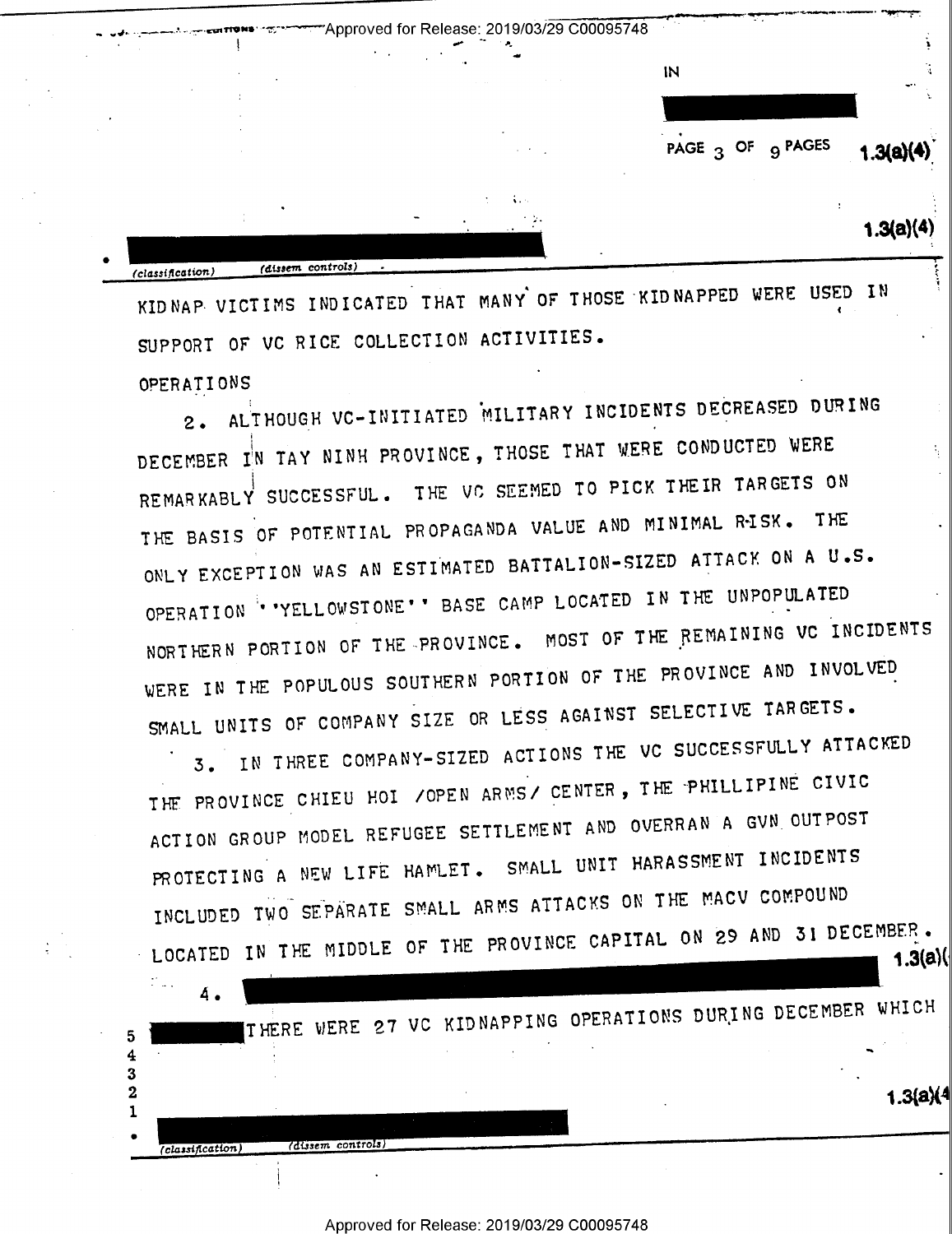-Approved for Release: 2019/03/29 C00095748 USE PREVIOUS 3009 **EDITIONS** IN. PAGE 4 OF 9 PAGES  $1.3(a)(4)$  $1.3(a)(4)$ (dissem controls) (classification)

ACCOUNTED FOR 275 INDIVIDUALS. A NUMBER OF THE VICTIMS WERE LATER RELEASED BY THE VC OR ESCAPED. ABOUT 25 PERCENT OF THE CAPTIVES ARE STILL IN VC HANDS, HOWEVER, EITHER AS FORCED LABORERS OR AS MILITARY RECRUITS. ASSASSINATIONS DURING THE MONTH REMAINED AT ABOUT THE SAME LEVEL AS IN NOVEMBER. TWO HAMLET CHIEFS WERE ASSASSINATED AND ANOTHER SERIOUSLY WOUNDED IN CONJUNCTION WITH A VC ATTACK ON A GVN OUTPOST. THE ONLY OTHER ASSASSINATION OCCURRED WHEN A U.S. CIVILIAN EMPLOYEE OF A CONTRACT CONSTRUCTION FIRM WAS KILLED ON HIGHWAY 13, NOT FAR FROM THE BASE CAMP OF A U.S. BRIGADE. THE ASSASSINATION WAS THE SIXTH SUCH INCIDENT ALONG HIGHWAY 13 WITH-IN THE PAST SEVERAL MONTHS. ALL OF THE INCIDENTS HAVE TAKEN PLACE WITHIN FIVE KILOMETERS OF THE PROVINCE CAPITAL AND WITHIN ONLY SEVERAL KILOMETERS OF THE BRIGADE'S BASE CAMP.

5. VC TAXATION ACTIVITIES REMAINED PROMINENT THROUGHOUT TAY 1.3(a) NINH DURING DECEMBER.

THE AVERAGE INDIVIDUAL ASSESSMENT FOR SUPPORT OF THE WINTER-SPRING CAMPAIGN WAS VN\$500.00 /US\$4.24/ WITH HIGHER AMOUNTS CHARGED TO MORE AFFLUENT INDIVIDUALS WHO HAD ABOVE AVERAGE DOLLAR EQUIVALENTS ARE BASED ON THE OFFICIAL EXCHANGE TNCOMES.

 $1.3(a)(4)$ 

(dissem controls)

 $\mathcal{F}^{\mathcal{A}}_{\mathcal{A}}$ 

5 4 3

> $\overline{2}$  $\mathbf{1}$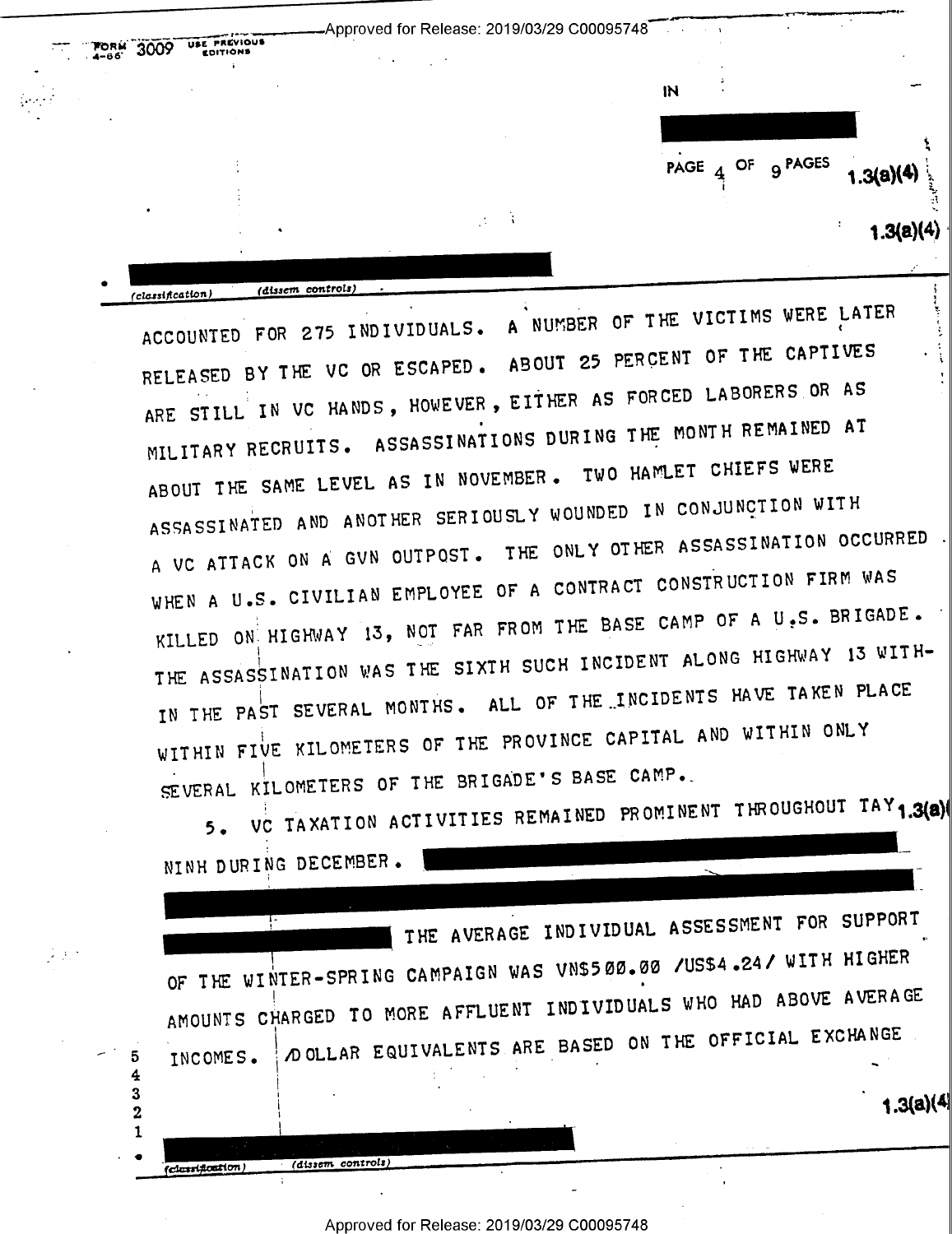| $T_{4-66}$ 3009 | DET PREVIOUS | <b>ALL STEP AND REA</b><br>$\sim$ $-$ .    |                   |           |
|-----------------|--------------|--------------------------------------------|-------------------|-----------|
|                 |              | $-$                                        | IN                | -⊷        |
|                 |              |                                            |                   | $\cdot$   |
|                 |              |                                            | PAGE 5 OF 9 PAGES | 1.3(a)(4) |
|                 |              | $\Delta \sim 0$<br>÷.<br><b>CONTRACTOR</b> |                   | 1.3(a)(4) |

RATE OF VN\$118 TO US\$1.00./ THIS AMOUNT WAS IN ADDITION TO OTHER VC TAXES LEVIED FOR THE YEAR. FUNDS FOR THE WINTER-SPRING CAMPAIGN. WERE COLLECTED UNDER A NUMBER OF NAMES INCLUDING ''GENERAL UPRISING FUND'' AND ''TROOP NOURISHMENT TAX''. THERE WERE NO INDICATIONS THAT THE VC WERE EXPERIENCING ANY DIFFICULTY IN COLLECTING TAXES DUE TO POPULAR RESISTANCE. RICE TAXATION RATES VARIED CONSIDERABLY THROUGH-OUT THE PROVINCE, RANGING FROM 20 TO 30 PERCENT OF THE CROP AND PAYABLE EITHER IN RICE OR CASH. IN CONTRAST TO EARLIER YEARS THE VC WERE ALLOWING FARMERS TO TAKE THE RICE TO MARKETS TO SELL AND IN SOME CASES WERE EVEN ENCOURAGING VILLAGERS TO DO SO. A POSSIBLE EXPLANATION FOR THIS POLICY IS VC INTEREST IN OBTAINING. MONEY IN ORDER TO PURCHASE RICE IN CAMBODIA WHERE RICE IS CHEAPER  $1.3(a)(4)$ OR TO PURCHASE OTHER COMMODITIES.

A RECENT COMPILATION  $6.$ 

(dissem controls)

(dissem controls)

(classification)

5  $\overline{\mathbf{4}}$ 

3  $\overline{2}$  $\mathbf{1}$ 

(classification)

PROVIDED A ROUGH ESTIMATE OF VC TAX REVENUE DERIVED FROM RUBBER PLANTATION WORKERS IN TAY NINH. A PLANTATION WORKER WOULD PAY THE VC THE EQUIVALENT OF HIS OR HER AVERAGE DAILY WAGE MONTHLY, EXCLUSIVE OF THE TET MONTH WHEN NO TAX IS COLLECTED. BASED ON AN AVERAGE DAILY WAGE OF VN\$50 /US\$0.42/ AND AN ESTIMATED 2,700 PLANTATION WORKERS IN THE PROVINCE, THE VC COLLECT. ALMOST ONE AND

 $1.3(a)(1)$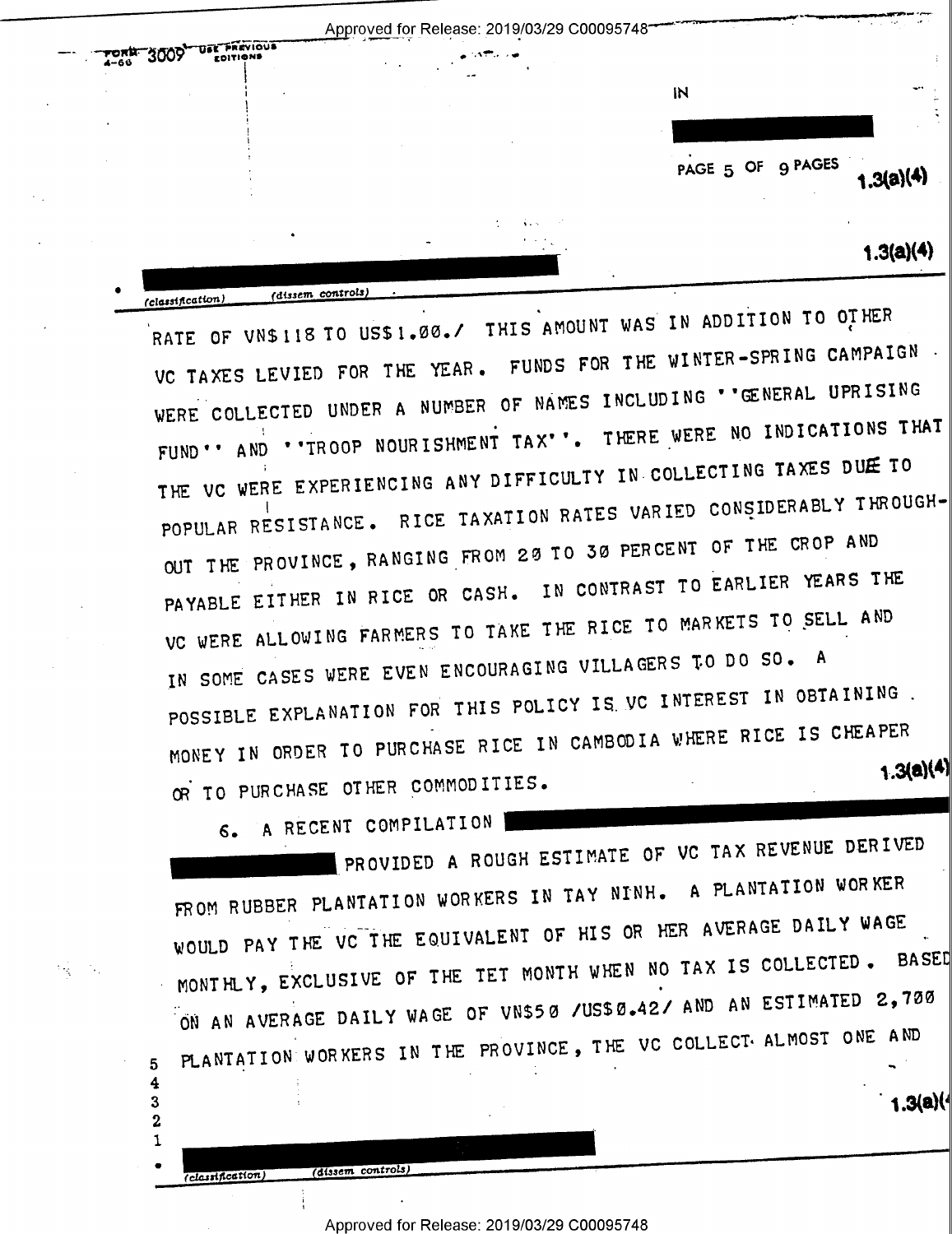| :3009<br>$4 - 66$          | EDITIONS          |                                                                                                            |                                                                                                                                   |           |
|----------------------------|-------------------|------------------------------------------------------------------------------------------------------------|-----------------------------------------------------------------------------------------------------------------------------------|-----------|
|                            |                   |                                                                                                            | IN                                                                                                                                |           |
|                            |                   |                                                                                                            |                                                                                                                                   |           |
|                            |                   |                                                                                                            | PAGE 6 OF 9 PAGES                                                                                                                 | 1.3(B)(*) |
|                            |                   | $\mathcal{A} \subset \mathcal{A}$                                                                          |                                                                                                                                   |           |
|                            |                   |                                                                                                            |                                                                                                                                   |           |
| (classification)<br>ALONE. | (dissem controls) | PERSON TO SUPPORT THE WINTER-SPRING CAMPAIGN.<br>FORMER VC DISTRICT-LEVEL FINANCE-ECONOMY CLERK, CONFIRMED | A HALF MILLION PIASTRES /US\$12,700/ A YEAR FROM RUBBER WORKERS<br>THIS DOES NOT INCLUDE THE TAX OF VN\$500 /US\$4.24/ PER<br>∣ A | 1.3(a)(4) |

THE RATE OF ONE DAY'S WAGES PER MONTH. HOWEVER, HE STATED AVERAGE WAGE WAS ONLY VN\$35. A RECENT REPORT ALSO CONFIRMED THE RATE AT WHICH EACH RUBBER PLAN- 1.3(a)(4)

THE TATION WORKER WAS TAXED. OWNER OF CAU KHOI, THE LARGEST PLANTATION IN THE AREA, PAID THE VC VN\$1,000,000 /US\$8,500/ A YEAR TO OPERATE AND THAT ONE OF THE SMALLER PLANTATIONS, BINH LINH, PAID VN\$100,000/ /US\$850/ A YEAR.

7. ANOTHER VC FINANCE-ECONOMY ACTIVITY DURING DECEMBER WAS THE SEIZURE OF CARTS AND OXEN FOR TRANSPORTATION OR REVENUE PURPOSES.

|                   |                 |                   |  | APPROXIMATELY 100 CARTS AND OXEN WERE TAKEN FROM TWO       |  |    | 1.3(a)(4)                |
|-------------------|-----------------|-------------------|--|------------------------------------------------------------|--|----|--------------------------|
|                   | VILLAGES.       |                   |  |                                                            |  | 20 |                          |
|                   | CARTS AND       |                   |  | DXEN WERE TAKEN AND HELD FOR RANSOM.                       |  |    | TWO-THIRDS OF THE OWNERS |
| 5                 | PAID            |                   |  | THE RANSOM AND HAD REGAINED POSSESSION OF THEIR PROPERTY./ |  |    |                          |
| 4<br>3            | <b>HAD</b>      |                   |  |                                                            |  |    |                          |
| $\mathbf{2}$<br>1 |                 |                   |  |                                                            |  |    | 1.3(4)(4)                |
| ø                 | classification) | (dissem controls) |  |                                                            |  |    |                          |

Approved for Release: 2019/03/29 C00095748

5  $\boldsymbol{4}$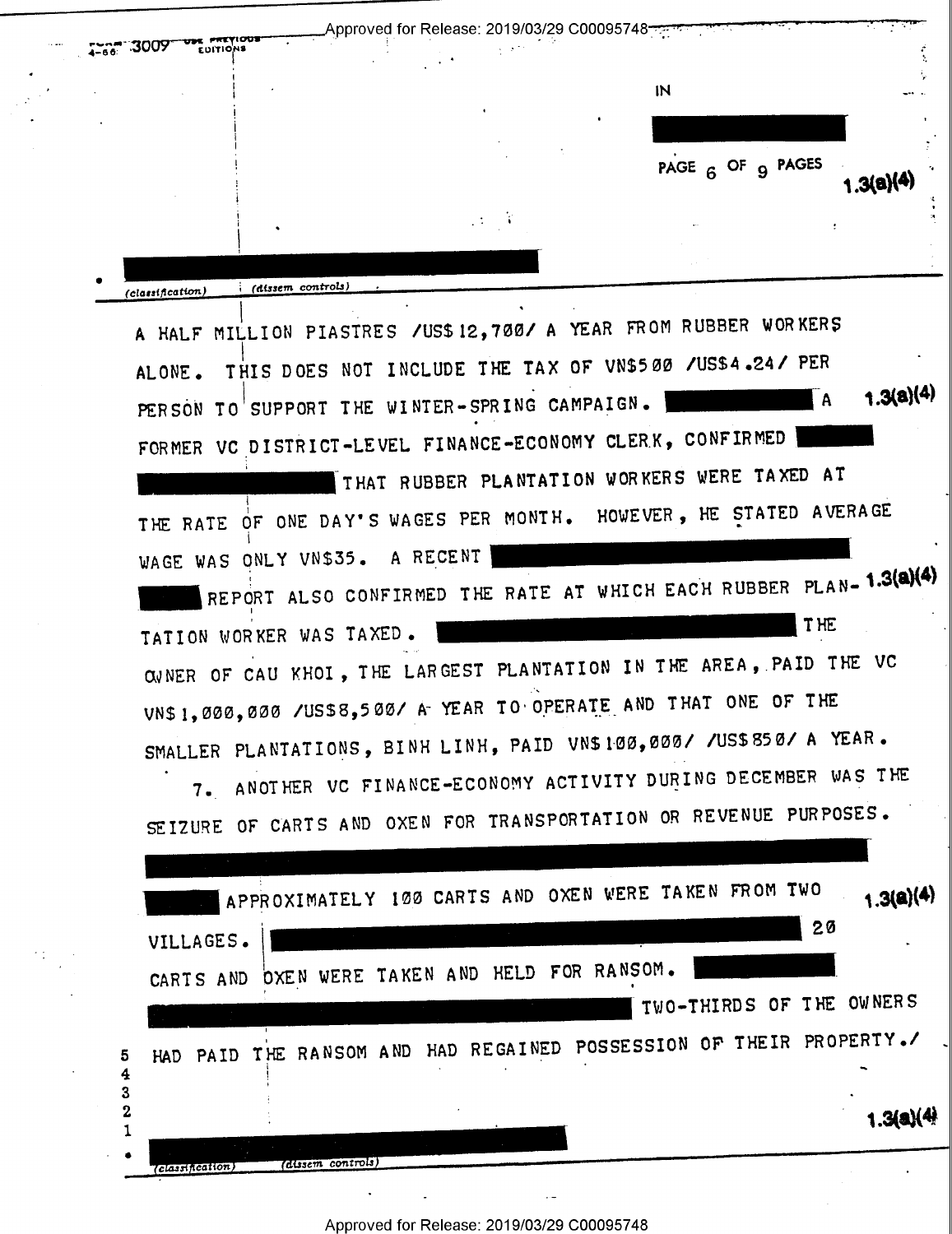

HE REMAINING ONE-THIRD FORFEITED THEIR PROPERTY BECAUSE THEY COULD NOT PAY THE RANSOM. NUMEROUS REPORTS WERE ALSO RECEIVED DURING THE MONTH OF THE VC COMMANDEERING CARTS AND OXEN FOR ONLY 1.3(a)(4 ONE NIGHT OF FORCED LABOR.

TEMPORARY SEIZURE OF CARTS AND OXEN FOR THE TRANSPORT OF RICE DURING THE RICE HARVEST SEASON WAS A COMMON VC PRACTICE. **ORGANIZATION** 

8. AN OCTOBER TAY NINH VC PROVINCE COMMITTEE DIRECTIVE STRESSED THE NEED FOR THE PARTY TO CONCENTRATE MORE EFFORT TOWARD BUILDING UP PARTY ORGANIZATIONS AT THE VILLAGE AND HAMLET LEVEL, PARTICULARLY WITH RESPECT TO ENABLING THE PARTY TO CONTROL ANY FUTURE COALITION GOVERNMENT THAT MAY COME INTO EXISTENCE. EVIDENCE THAT MORE EMPHASIS WAS BEING PLACED ON THIS WAS INDICATED BY A RECENTLY CAPTURED DOCUMENT FROM THE VC GO DAU / GVN HIEU THIEN/ DISTRICT SECURITY SECTION COVERING MISSIONS TO BE ACCOMPLISHED BY VILLAGE SECURITY SECTIONS. THE DOCUMENT DIRECTED ADDRESSEES TO PAY MORE ATTENTION TO ACTIVATING VILLAGE AND HAMLET SECURITY SECTIONS IN THE ''LIBERATED AREAS'' AND GVN "STRATEGIC" " HAMLETS. SUBORDINATES WERE URGED TO ASSIGN AT LEAST THREE CADRES FOR VILLAGE SECURITY SECTIONS AND THREE CADRES 5 FOR EACH HAMLET SECTION BY THE END OF DECEMBER 1967. IN ADDITION,  $1.3(a)(4)$ 

Approved for Release: 2019/03/29 C00095748

(dissem controls)

4

3  $\mathbf{2}$ 1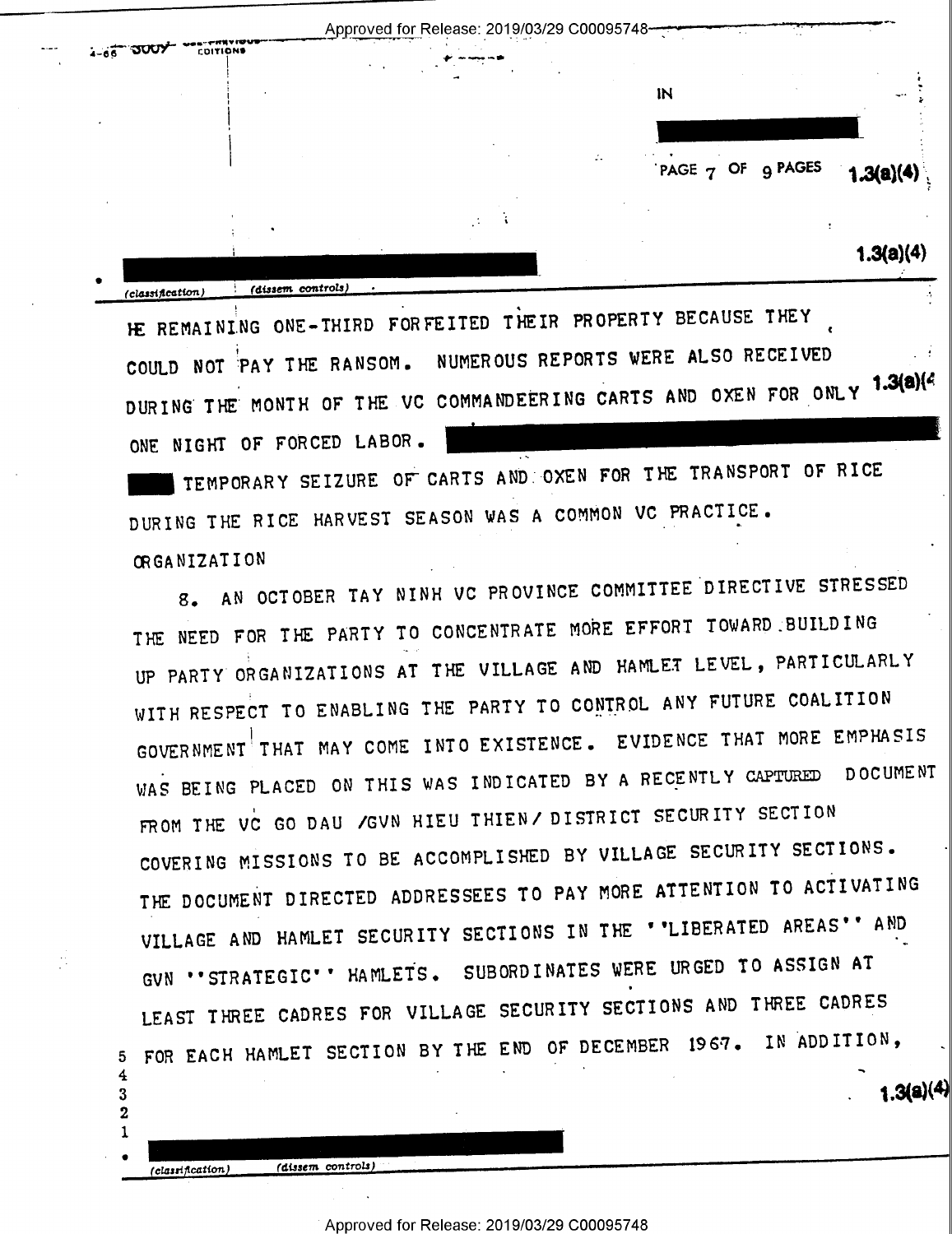Approved for Release: 2019/03/29 C00095748 **3009** IN PAGE 8 OF 9 PAGES  $1.3(a)(4)$  $1.3(a)(4)$ (dissem controls) (classification) SECURITY AGENTS IN THE HAMLETS MUST BE INCREASED TO 21 BY MARCH 1968, WITH TWO-THIRDS OF THE AGENTS BEING COVERT.  $1.3(a)(4)$ A NEW REQUIREMENT EMPHASIZED THE NEED FOR BETTER AND MORE FREQUENT VILLAGE AND HAMLET REPORTING. THE DISTRICT-LEVEL REQUIREMENT PROVIDED A SAMPLE REPORT FOLLOWED BY AN ALL-INCLUSIVE LISTING OF SUBJECTS TO BE COVERED. IN ADDITION TO A MONTHLY REPORT DUE AT THE DISTRICT HEADQUARTERS ON THE 20TH OF EACH MONTH, A SO-CALLED 10-DAY REPORT WAS ALSO REQUIRED ON THE 15TH AND 25TH OF EACH MONTH. SEVERAL VC OFFICIALS OF VC TAN BIEN DISTRICT HAD BEEN REASSIGNED TO POSITIONS IN VC TOA THANH DISTRICT. MUOI DAN, FORMER SECRETARY OF THE VC TAN BIEN DISTRICT COMMITTEE 1.3(a)(4) WAS ASSIGNED AS DEPUTY SECRETARY OF THE VC TOA THANH DISTRICT **COMMITTEE.** THERE WERE 21 RALLIERS DURING DECEMBER AS COMPARED WITH 15  $9.$ DURING NOVEMBER. HOWEVER, OF THE 21 ONLY 8 WERE FROM TAY NINH PROVINCE. | TAY NINH, LIKE VUNG TAU AUTONOMOUS CITY, APPEARS TO HAVE ESTABLISHED ITSELF AS AN ''IN'' PLACE TO RALLY. TWO OF DECEMBER'S  $5\phantom{.0}$ 4 3  $\overline{\mathbf{2}}$  $1.3(a)(4)$ 1 (dissem controls) i fontiar k